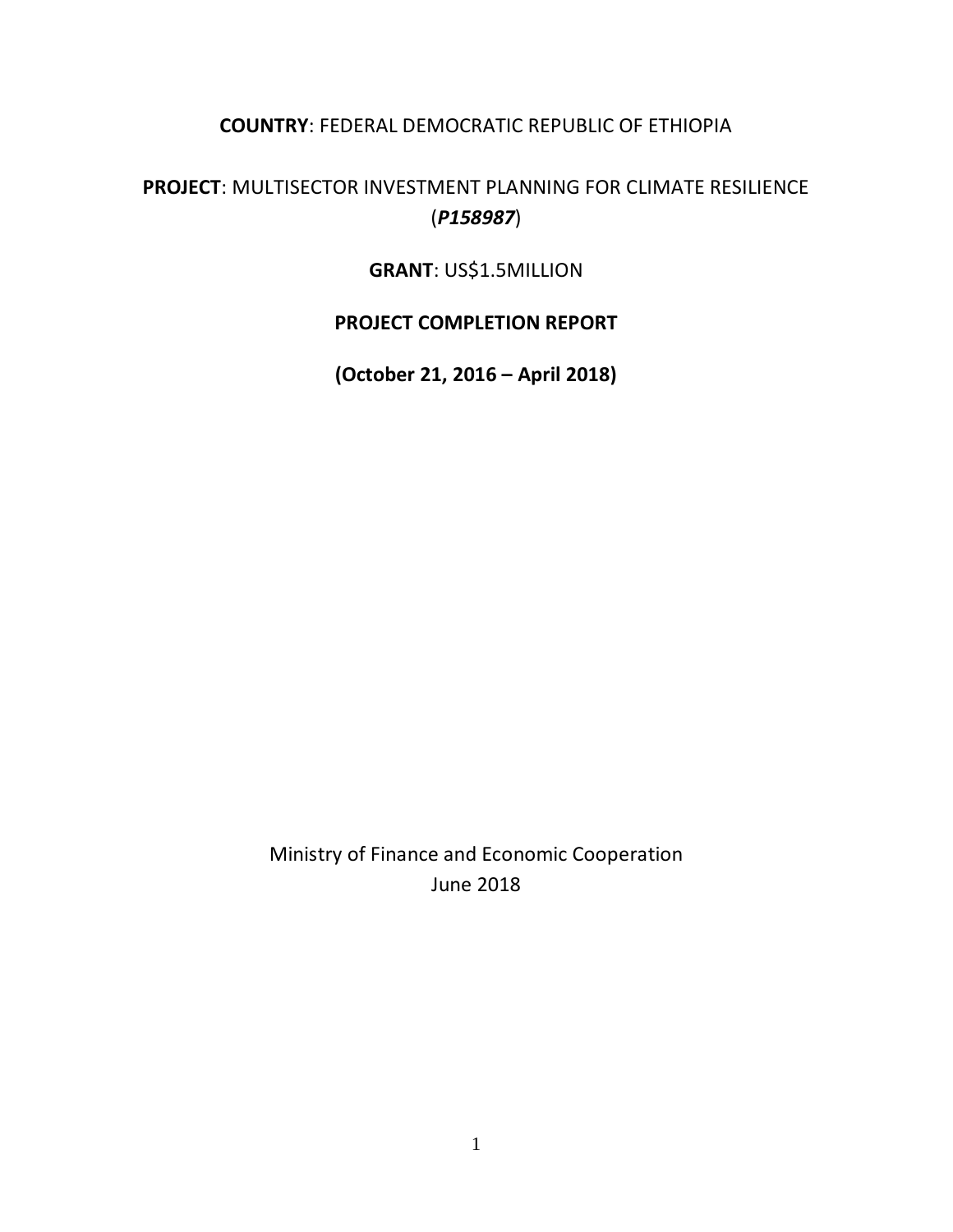# **ABBREVIATIONS AND ACRONYMS**

| <b>CIF PPCR</b> | Climate Investment Funds Pilot Program for Climate Resilience |
|-----------------|---------------------------------------------------------------|
| <b>CRGE</b>     | Climate Resilient Green Economy                               |
| <b>IFR</b>      | Interim Financial report                                      |
| <b>MEFCC</b>    | Ministry of Environment Forest and Climate Change             |
| <b>MNDP</b>     | Ministry of National Development Planning                     |
| <b>MoALR</b>    | Ministry of Agriculture and Livestock Resource                |
| <b>MoFEC</b>    | Ministry of Finance and Economic Cooperation                  |
| MoLF            | Ministry of Livestock and Fisheries                           |
| <b>MoWIE</b>    | Ministry of Water, Irrigation and Electricity                 |
| <b>PTS</b>      | Portfolio Tracking System                                     |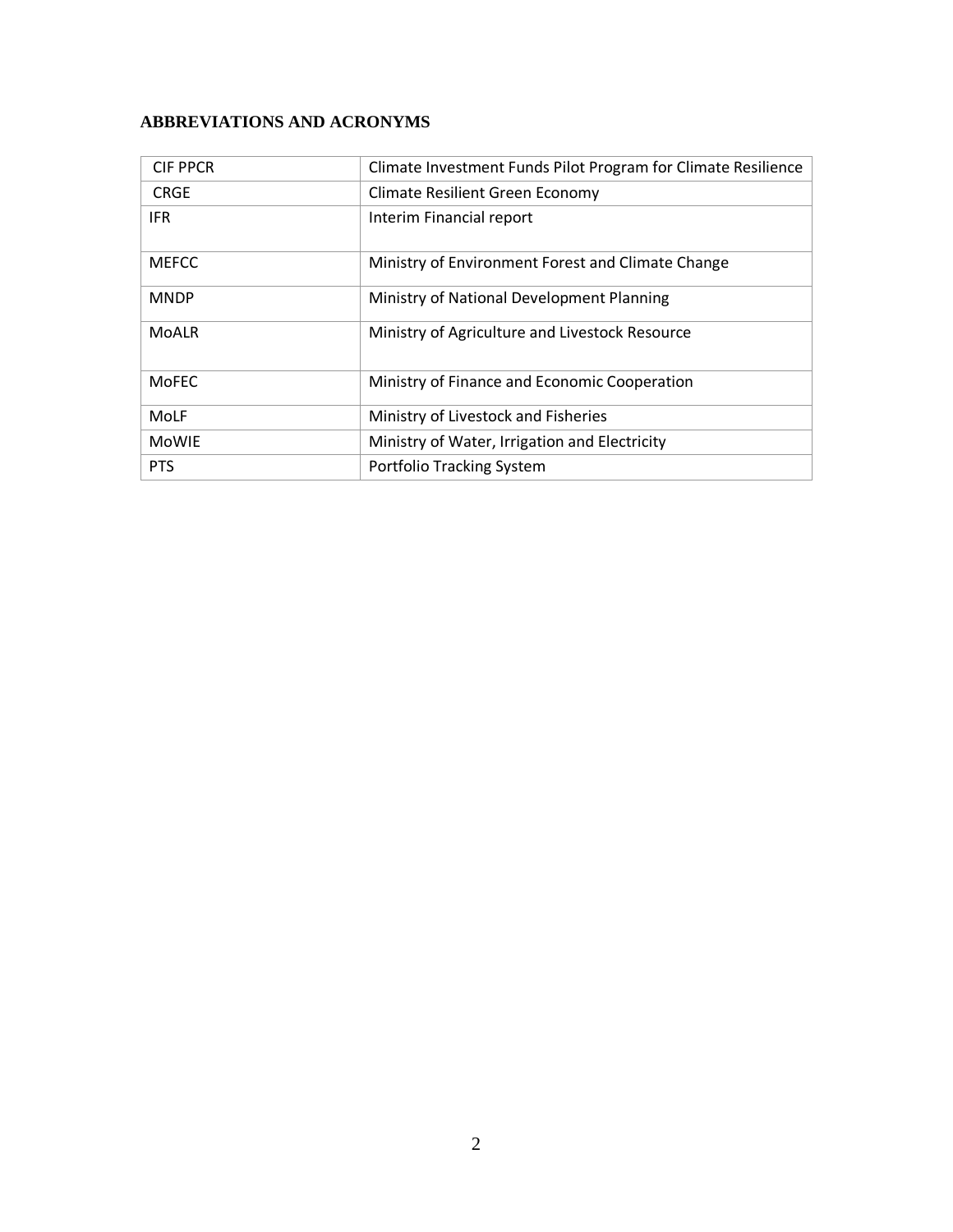# **Table of Content**

| 1. |                                                                   |  |
|----|-------------------------------------------------------------------|--|
|    |                                                                   |  |
|    |                                                                   |  |
|    |                                                                   |  |
|    |                                                                   |  |
| 2. |                                                                   |  |
|    |                                                                   |  |
|    | 2.2 Component 2. Institutional Support for MSIP and CRGE Strategy |  |
|    |                                                                   |  |
| 3. |                                                                   |  |
| 4. |                                                                   |  |
| 5. |                                                                   |  |
| 6. | ANNEX 1. RESULTS FRAMEWORK AND KEY OUTPUTS  14                    |  |
|    |                                                                   |  |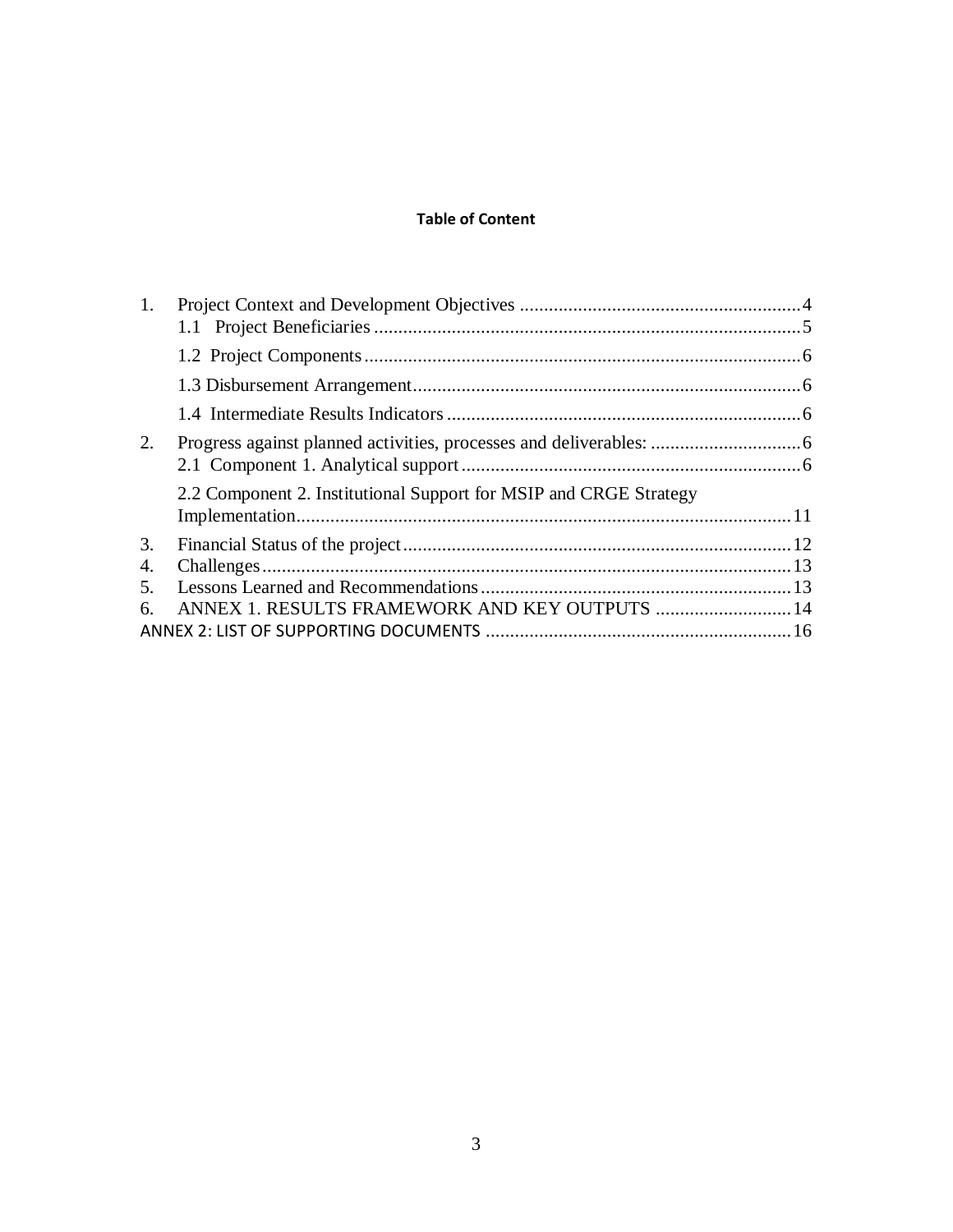#### <span id="page-3-0"></span>**1. Project Context and Development Objectives**

The government of Ethiopia is deeply aware of, and striving to manage, the mounting challenges posed by climate change. While committed to continued rapid growth and the attainment of middle income country status by 2025, this is matched by an undertaking to achieve net-zero GHG emission growth while simultaneously building the resilience of the economy to climate shocks. Its Climate Resilient Green Growth (CRGE) initiative is mobilizing the resources needed by organizations and communities to achieve these triple goals. Within this initiative, the CRGE Facility is responsible for helping mobilize and match resources to programmes and projects prioritized on a strategic basis.

As part of this responsibility, MoFEC through the CRGE Facility has solicited USD 1.5 million from the Climate Investment Funds Pilot Program for Climate Resilience (CIF PPCR) to lead on developing a multi-sector investment plan (MSIP) to scale up achievement of goals related to resilient low carbon green growth. The MSIP preparation process is Government-owned, led by MoFEC along with the Ministry of Agriculture and Livestock Development including the then Ministry of Livestock and Fisheries (MoLF), Ministry of Environment Forest and Climate Change (MEFCC) and Ministry of Water, Irrigation and Electricity (MoWIE).

The Multi-Sector Investment Planning for Climate Resilience Project help convene institutions, information, investment and incentives to scale-up financing for climate action on resilient landscapes, supported by a variety of sources and stakeholders. Moreover, it seeks to support the Ethiopian government institutions and experts engaged in the MSIP process by providing opportunities to identify, prioritize and address some of the key challenges and barriers for greater resilience. The project is envisaged to provide analytical inputs for sector planning, access to global best practice in climate resilience planning and finance, as well as a stronger position in convening and leveraging international climate finance for enhancing existing investments and mobilizing new and additional financing.

The Project was approved on October 05, 2016, the legal agreement was signed on October 21, 2016, and the project was closed by April 30, 2018. The World Bank disbursed only the first round of grant proceeds (USD 499,571., which is a third of the total approved grant) to the MoFEC on April 4, 2017.Moreover, it was not possible to finalize the implementation of the project with in the project period which was running from October 21, 2016 to April 2018 and no cost extension request of the CRGE Facility was not approved by the World Bank.

During the implementation of the project, the Multi-Sector Investment Plan for Climate Resilient Agriculture and Forest was finalized and submitted by MoFEC to the Climate Investment Funds (CIF) Administrative Unit on May 5, 2017 and endorsed by the CIF PPCR subcommittee in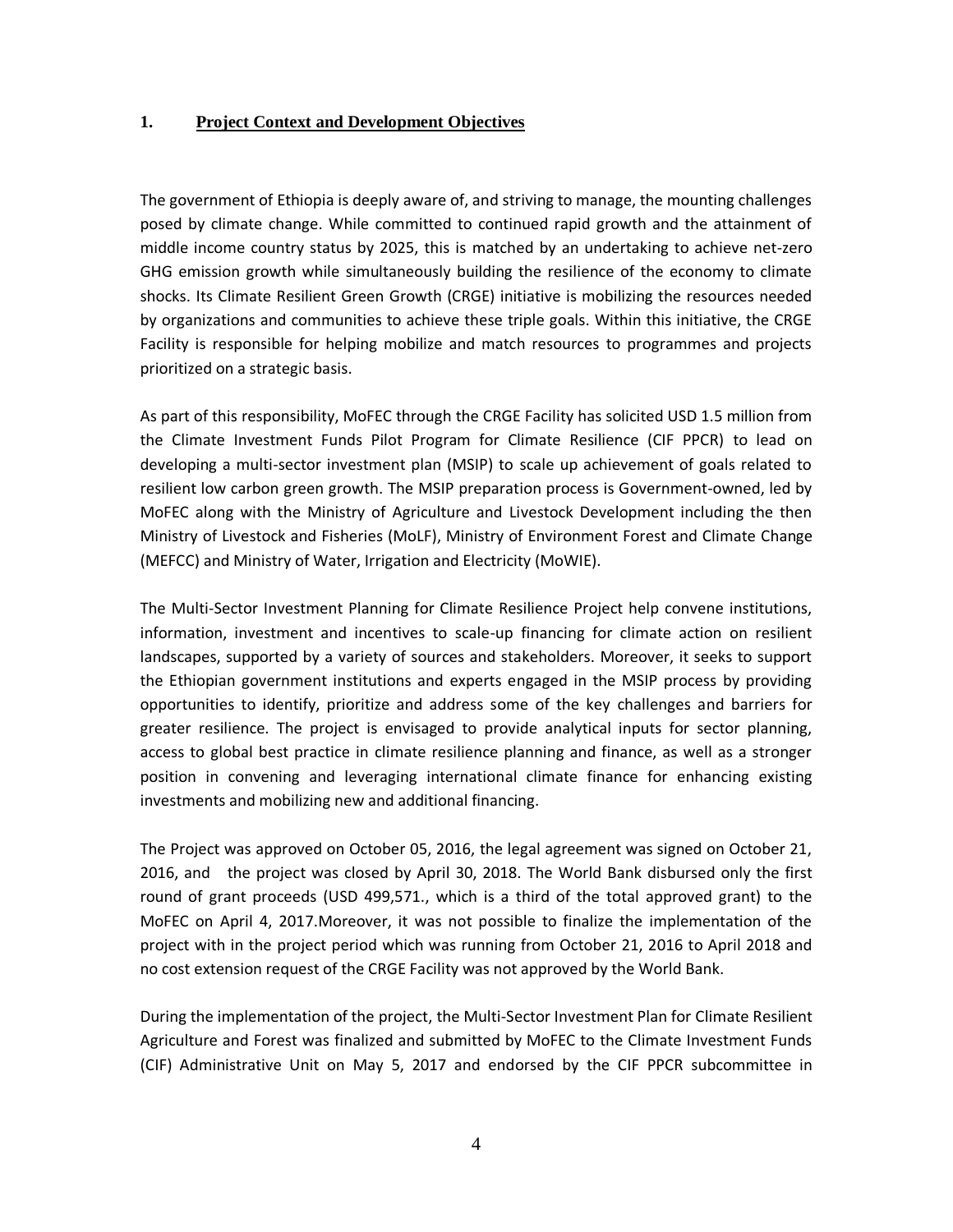Washington on June 8, 2017. This marks that the project has achieved one of the two PDO level result indicators.

As part of achieving the second project deliverable, which is building government institutions capacity to improve climate resilience, MoFEC was closely working with the Bank and the sector ministries. However, most of the planned activities in component one and component two involving the recruitment of consultants for the analytical<sup>1</sup> and rapid response team<sup>2</sup> were not conducted due to the short remind period of the project execution, lack of no-cost extension and as well as procurement related delays. Activities completed include procurement of goods including five printers and eight photocopy machines, training conducted on climate and disaster risk screening tools, two livestock specialists as part of the rapid response team (out of the planned ten project specialists) deployed to the then Ministry of Livestock and Fisheries and a study visit was conducted to Zambia.

The remaining grant activities (including analytical studies on six topics, resource mobilization outreach, portfolio tracking system, and deployment of eight specialists as part of the rapid response team) were not carried out. Following a series of consultation with the MSIP executing line ministries on how to use the remaining budget, agreement was reached to undertake reprogramming and develop an alternative modalities and strategies. Hence, reprograming was undertaken and the remaining budget was used for conducting capacity building training in collaboration with MSIP line ministries on the three training topics agreed in the project document including disaster risk management, climate smart planning and vulnerability involving federal, regional and Woreda level participants. Accordingly, no objection was requested on the revised work plan and procurement plan and the request was approved by the World Bank.

#### <span id="page-4-0"></span>**1.1 Project Beneficiaries**

 $\overline{a}$ 

The Project directly benefits five ministries; namely, MoFEC, MEFCC, MoALR, MoLF, and MoWIE, which includes their respective regional bureaus and experts engaged in the MSIP process. The number of direct beneficiaries is at least 280 people (where ten percent are female), mostly government officials.

<sup>&</sup>lt;sup>1</sup> These include (i) Cost benefit analyses of key climate change interventions; (ii) Climate policy and legal implementation gap analysis; (iii) Assessment of cross-sector trade-offs and opportunities; (iv) Climate Vulnerability Assessment of Households and Development of Climate Change Tracking Tool; (v) Earth Observation Support; and (vi) Climate Risk Insurance Options Study.

<sup>&</sup>lt;sup>2</sup> These include (i) Rural Energy Specialist; (ii) Agronomist; (iii) Environmental Lawyer; (iv) Irrigation Engineer; (v) Environment and Social Safeguards; (vi) GIS Specialist; (vi) Hydrologist; (vii) Hydrologist; (vii) Forest Specialist and (ix) two livestock specialist. It should be noted that in the project agreement, one of the rapid response is Economist but agreement was reached with the bank and MoFEC to replace it by livestock specialist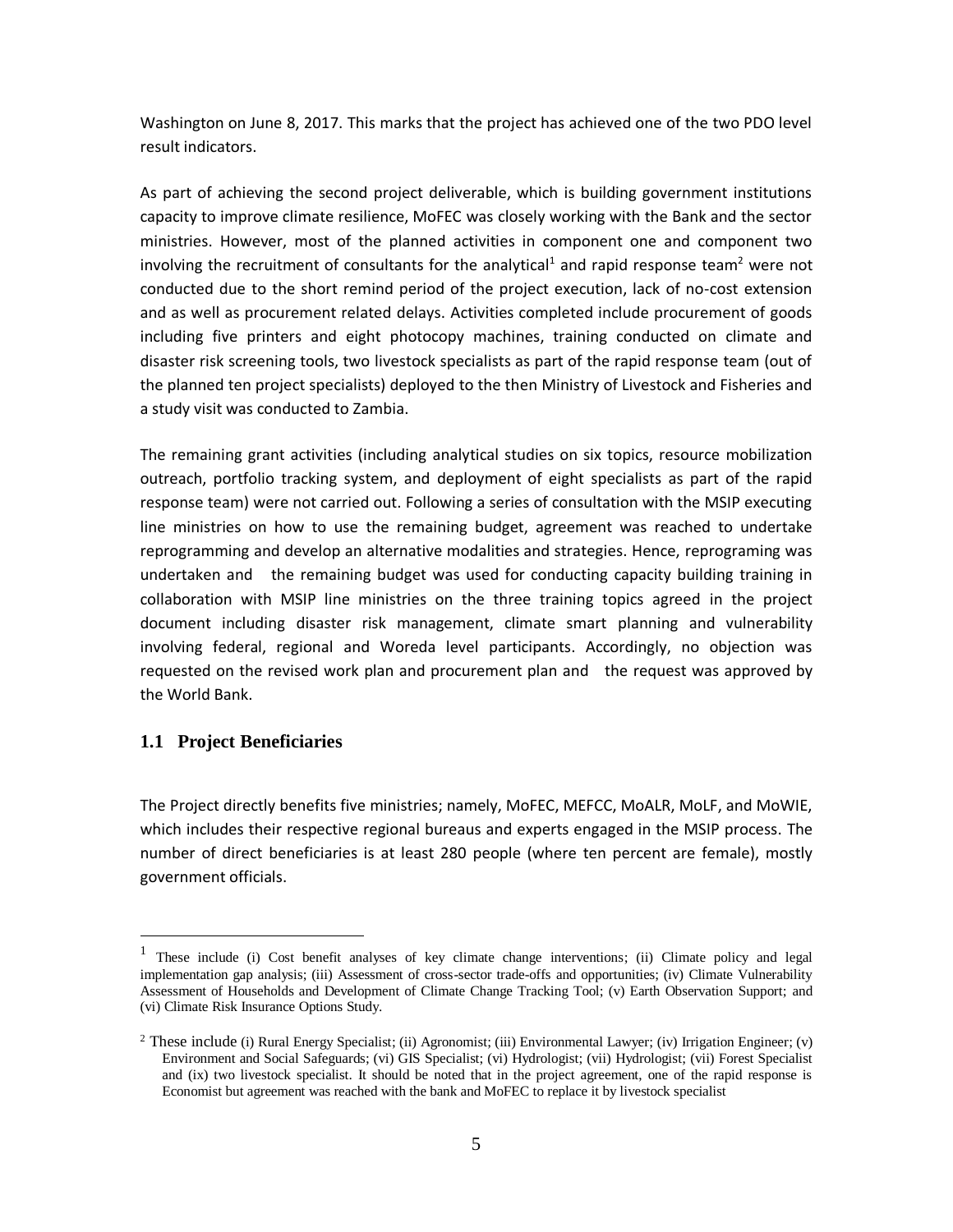# <span id="page-5-0"></span>**1.2 Project Components**

The Project has two components:

- (1) Analytical support, and
- (2) Institutional support for MSIP and CRGE implementation

# <span id="page-5-1"></span>**1.3 Disbursement Arrangement**

The funds flow to the MOFEC as a Recipient Executed grant. The Technical consultants recruited under "Activity: Rapid Response Team (RRT)" will be a resource that contributes to the delivery of both components and adds value to the quality and delivery of key MSIP activities and the broader CRGE Strategy.

# <span id="page-5-2"></span>**1.4 Intermediate Results Indicators**

The project result indicator includes the following;

- Experts trained on topics related to climate resilience- 150 experts will be trained on five climate resilient related topics;
- **EX Government institutions provided with capacity building support to improve climate** resilience-This indicator will measure the extent to which the capacity of the five-line ministries (MoFEC, MEFCC, MoALR, MoLF, and MoWIE) and regional bureaus engaged in the MSIP process has improved;
- Key analytics and dialogues supported-This indicator will measure the preparation and dissemination of six key analytical products and the dialogues held around these products;
- Technical consultants recruited and successfully delivered their ToR-Ten local consultants will be deployed to establish and maintain a RRT. The effectiveness of the technical consultants will be measured through the successful delivery of their terms of reference;

# <span id="page-5-3"></span>**2. Progress Against pplanned Activities, Processes and Deliverables:**

# <span id="page-5-4"></span>**2.1 Component 1. Analytical support**

This component was intended to focus on the preparation and dissemination of key analytics, and facilitating dialogues around these. It also comprised training and capacity building activities focusing on climate resilience.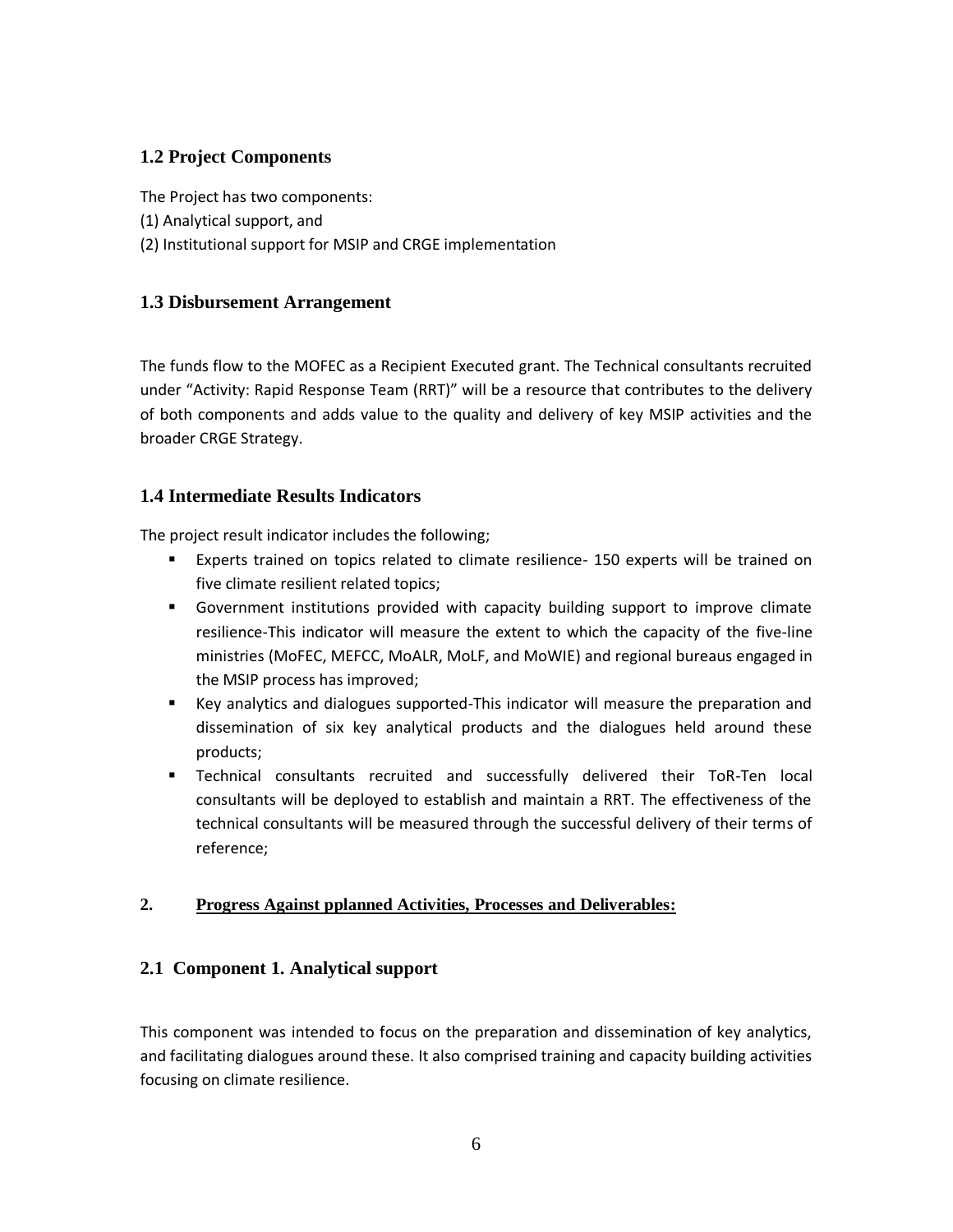#### *i) Analytical Studies:*

The key analytics was intended to include the preparation and dissemination of six products and dialogue around these products. The aim of these products was to use them as inputs for preparation of climate resilient project proposals for mobilizing new additional climate finances, and for awareness creation and training, among others. MoFEC has developed comprehensive Terms of Reference in collaboration with sectors obtaining no-objection from the world bank. Further, MoFEC has undertaken the required process for the recruitment of consultant and the bid analysis was undertaken. However, consultants were not brought on board as some of the technical requirements of procurement procedure were fulfilled by the applicant consultants and it was not possible to re-advertise these consultancies as no cost extension was not granted by the World Bank. Hence, MoFEC could not produce the analytical studies and developed alternative modalities and used the budget for this component for the roll out of capacity building training in collaboration with MSIP line ministries on the three training topics agreed in the project document including disaster risk management, climate smart planning and vulnerability analysis involving federal regional and Woreda level pertinent participants.

## *ii) Capacity Building Training*

As agreed in the project document capacity building training was organized on the three topics including disaster risk management, climate smart planning and vulnerability analysis involving federal regional and Woreda level pertinent participants. The capacity building trainings was organised based on a pre-agreed ToR with MoFEC and MSIP line ministries from March to April 2018. The capacity building training is expected to enhance the institutional capacity of the MSIP line ministries and their respective counter at regional and woreda and heighten the technical skill of decision makers in planning, implementation and reporting of climate resilient development. The training workshop was designed in a progressive way starting from key concepts and national strategies on climate change adaptation and mitigation, sector specific climate smart planning, vulnerability analysis, disaster risk management and culminating in understanding how to mainstream climate change into planning implementation and monitoring and evaluation of projects/programmes in resilience building.



The participants of the training are regional and woreda pertinent experts who are engaged in planning and implementation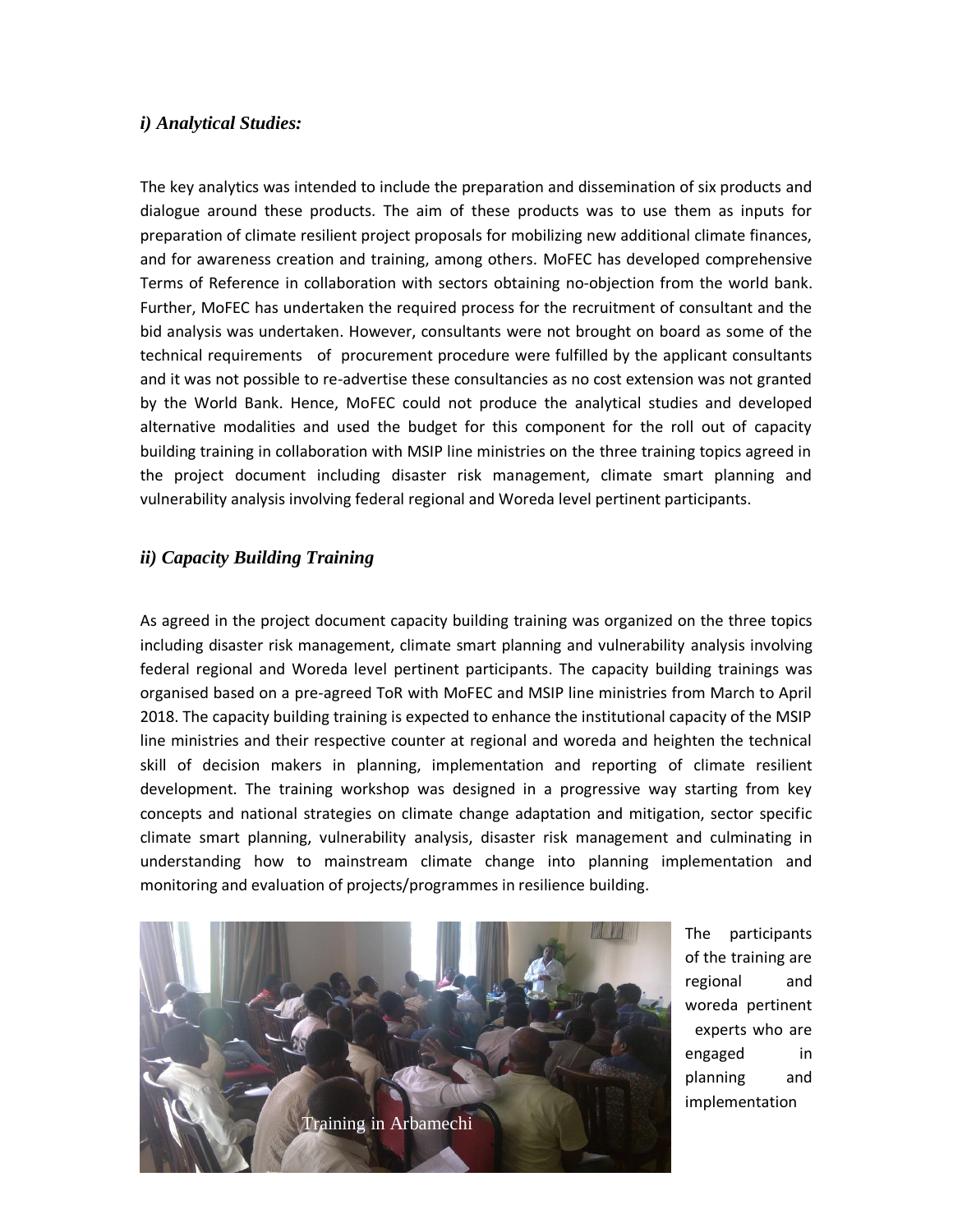of projects targeted on resilience building. Thus far, the capacity building training was provided to a total of 1262 (187 Female and 1078 male) participants from different regions including Oromia, Amhara, SNNPR, Tigray and Somali Region. See Annex 1 for a list of training participants.

During the workshops' sessions, participants have indicated that the building capacity trainings will also contribute to better plan; implement and monitor CRGE funded programmes in CRGE units of federal ministries as well as regional and woreda



levels. It will also help to have better understanding of how to support the adaptation and resilience capacities of communities and individuals to climate change and different disaster risks.

Because of these capacity development programmes, currently MSIP ministries can develop quality project proposals, improved their technical skill and knowledge on climate smart and disaster risk planning and vulnerability analysis.

### *iii) Training on Climate and disaster risk screening tools.*

Building on the positive feedback received from the earlier training in November 2017, the World Bank team conducted a Phase 2 training on "Mainstreaming Climate Change and Disaster Risk Tools in Development Planning" from 24-26 April 2018 in Bishoftu. The purpose of the training was to provide hands-on experience to participants in using the screening tools for developing climate-informed sectoral and national level projects. Thirty-eight (38) trainees drawn from the MoFEC/CRGE Facility, the MEFCC, CRGE line ministries and regional officers participated in the training.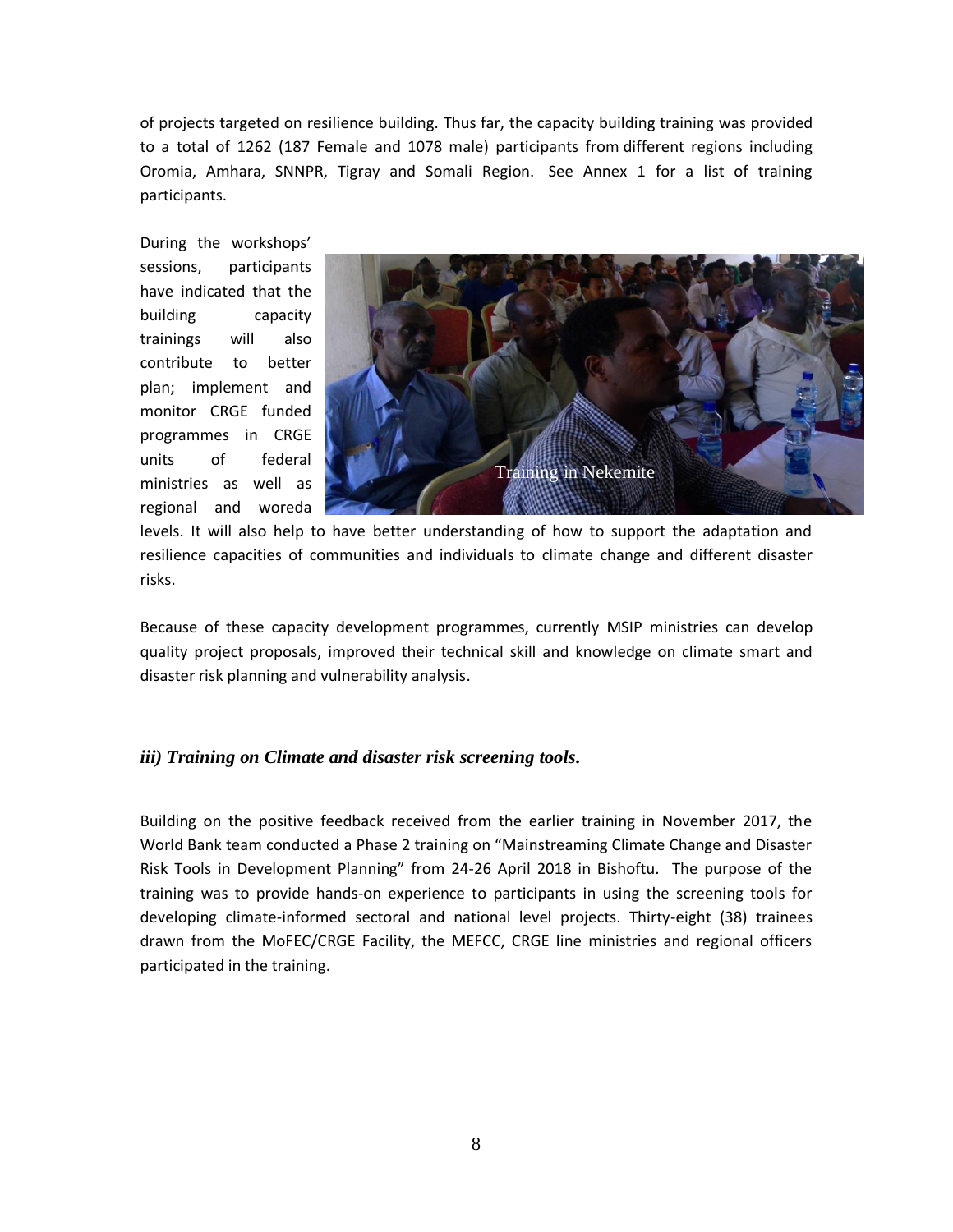The training was focusing on the use of the World Bank Climate Change Knowledge portal in screening projects/ programmes for climate and disaster risk. During the workshop, the National Disaster Risk Management Commission (NDRMC) has shared the Ethiopian experience in developing the woreda disaster risk profile and the process for the development of risk mitigation/adaptation planning. It was also emphasized that the woreda disaster risk profile should be linked to the climate change knowledge portal of the World Bank so that area specific disaster risk information can be used for screening exercise. Participants of the training have



appreciated the methodology of the training and recommend for the development of the training module to replicate the training in their respective regions and sector bureaus. See Annex 1 for a list of training. The World bank has also provided participants certificate for acknowledging successful accomplishment of the three days training

### *iv) Experience Sharing Study tour to Zambia.*

As part of the capacity building, an experience sharing study tour to Zambia was successfully held from April 2 to 7, 2018. The objectives of the study visit were to: (i) learn from Zambia's implementation experience in Pilot Program for Climate Resilience; and (ii) capacitate the Ethiopian government institutions and experts engaged in the MSIP process by providing opportunities to identify, prioritize and address some of the key challenges and barriers for greater climate resilience. A total of 16 senior experts who are engaged in the implementation of the MSIP project (3 Women and 13 Men) drawn from MoFEC, MoALR including the then MoLF, MEFCC and MoWIE participated in the seven days field visit to Zambia.

The Ministry of National Development Planning (MNDP) of the Republic of Zambia successfully hosted the study visit. The study visit has contributed to strengthen the partnership between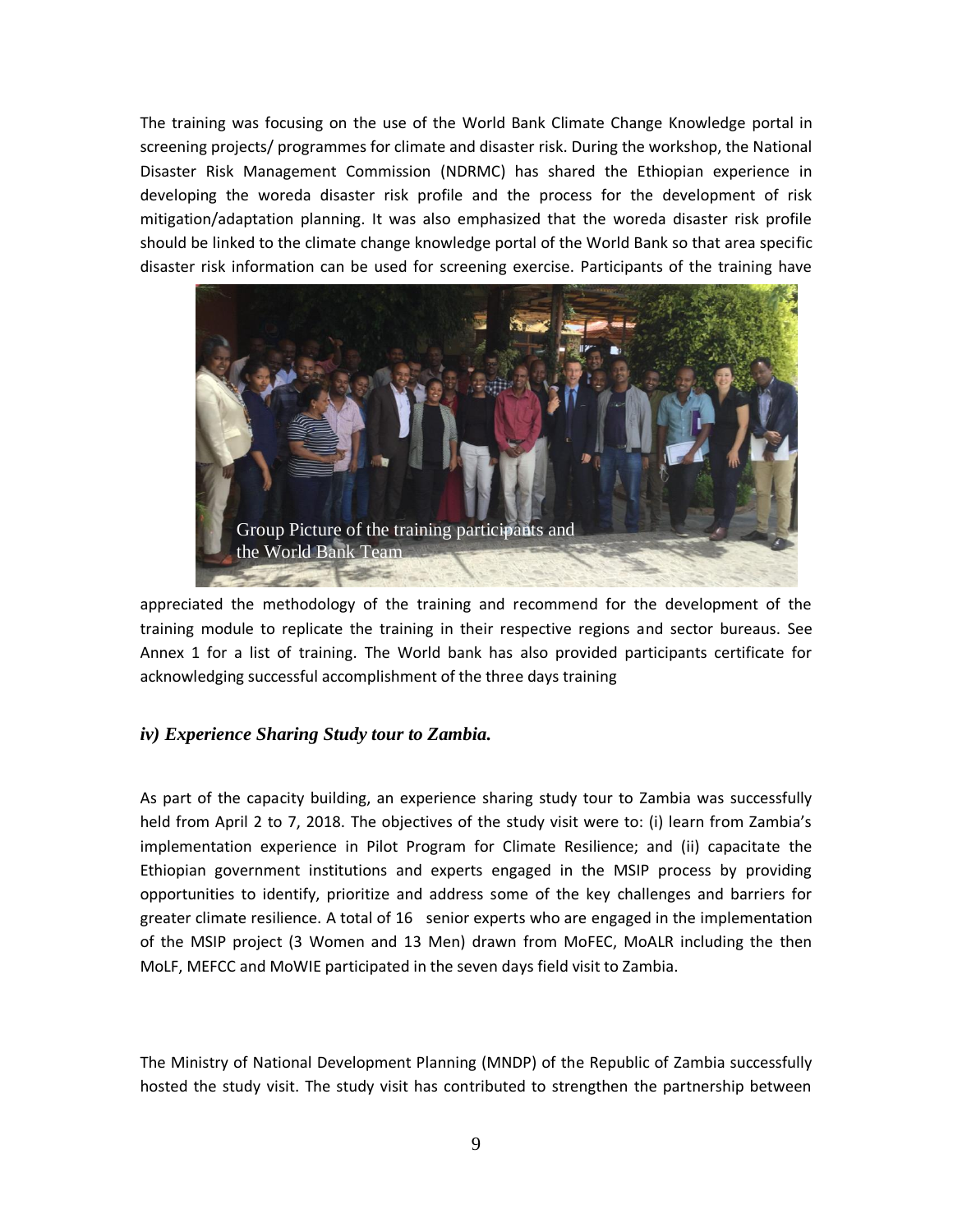Ethiopia's MoFEC and Zambia's MNDP through setting agreed actions. Some of the main agreed actions include: (i) MoFEC to facilitate and host a study tour to Ethiopia for Zambia's team from the National Designated Authority to help them get lessons from Ethiopia's CRGE Facility to establish climate change fund in Zambia; and (ii) Zambia's PPCR team to share Zambia's PPCR first phase lesson learning document with Ethiopia's team.



The team had a three days technical training in Lusaka, two representatives of the group were given chance to attend the climate change steering committee meeting chaired by the Ministry of National Development Planning and filed visit to Mongu in the Northern province which is 600 km away from Lusaka was organized (see Annex 2 for the full report of the visit). The Ethiopian team also shared the Ethiopian experience in the MSIP implementation and the response of Ethiopia to climate change.

The technical training in Lusaka focused on the following topics, Zambia Seventh National Development Plan Process, Overview of the PPCR in Zambia and Linking practice and policy in resilience building, Engendering Resilience building, Understanding Adaptive Capacity and the Adaption Process – Zambia PPCR, PPCR Lessons Learnt in the phase 1



and phase II. The World Bank representative in Zambia welcomed the participants and emphasized that the Ethiopian team can learn more from the Zambian experience as Zambia is in the second phase of the PPCR implementation.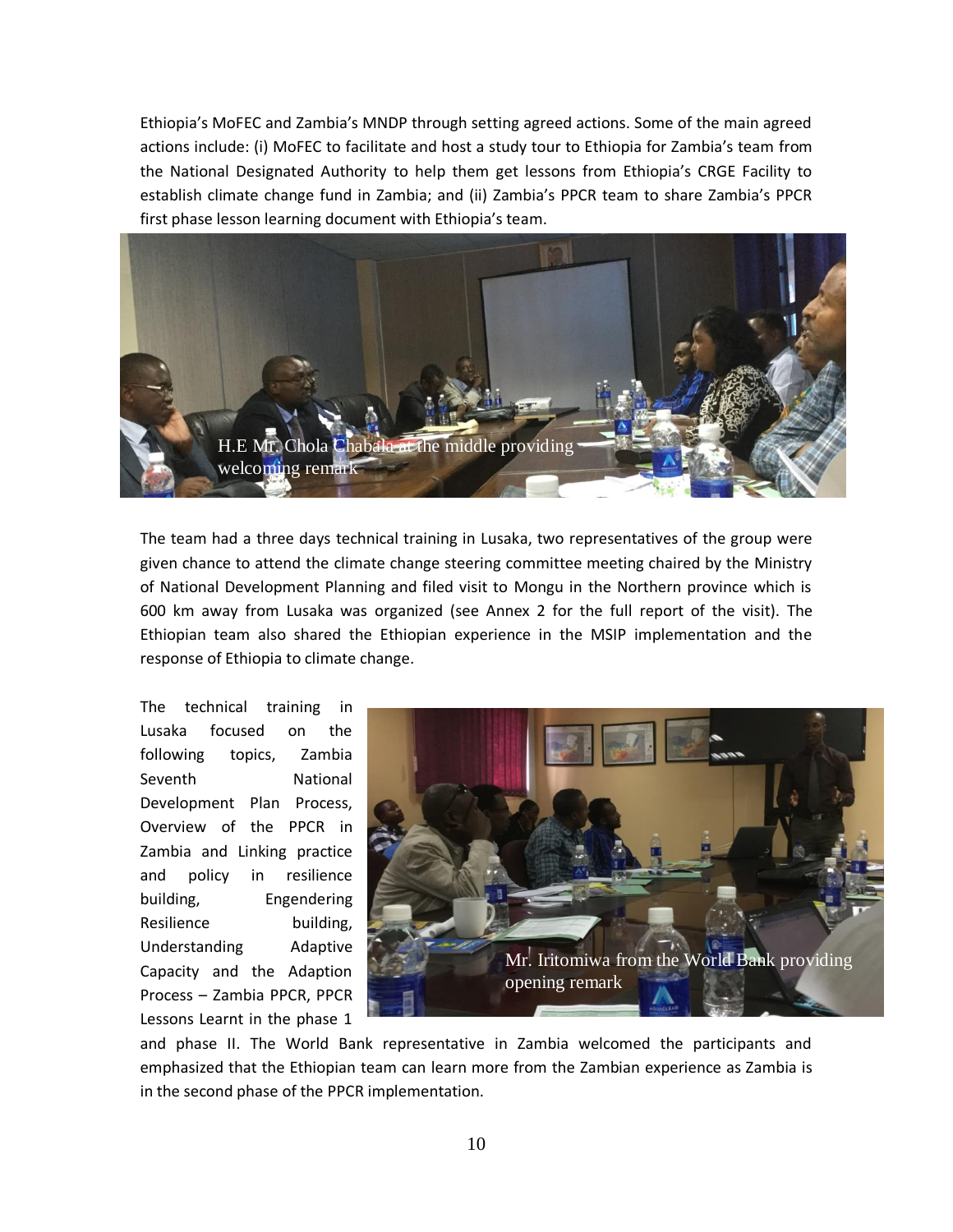Following the three days training in Lusaka, a two days field visit was organized in Mungu, the Barotse sub-basin. The filed experience also gave team an opportunity to see the implementation of PPCR on the ground and meeting with beneficiaries for further discussion on the successes and the challenges. As Ethiopia in the first phase of the PPCR (developing bankable proposals), the lesson learned will be incorporated in the development of the bankable proposals and shorten the learning curve. The Barotse sub-basin is one of the areas in Zambia most vulnerable to the effects of climate change as it is a major floodplain and Zambia's second largest wetlands. The objective of the project is to strengthen Zambia's institutional framework for climate resilience and improve the adaptive capacity of vulnerable communities in the Barotse sub- basin. The Ethiopian delegation has grasped good experience from the implementation of the PPCR project in Zambia both from phase I and II which could be useful for the different climate resilient programmes/projects Ethiopia is implementing. It was noted that Zambia has accessed and fully utilized US\$1.5 million from Pilot Program for Climate Resilience (PPCR) for formulating Zambia's Strategic Programme for Climate Resilience (SPCR) to mainstream climate resilience into national development planning. The implementation of the PPCR projects is well on track.

The Zambia team also came to Ethiopia for experience sharing in the establishment of the climate change fund from May 15-18, 2018. During the visit, discussion was held with H.E Ato Admasu Nebebe, state Minster of MoFEC,



the CRGE Facility, CRGE line ministries and field visit was also organized to the MoALD FTI project in Akaki.

## <span id="page-10-0"></span>**2.2 Component 2. Institutional Support for MSIP and CRGE Strategy Implementation**

#### *i) Rapid Response Team*

This component was intended to focus on deployment of an expert response support team (comprising ten specialists) to engage in technical activities and work with sectoral ministries,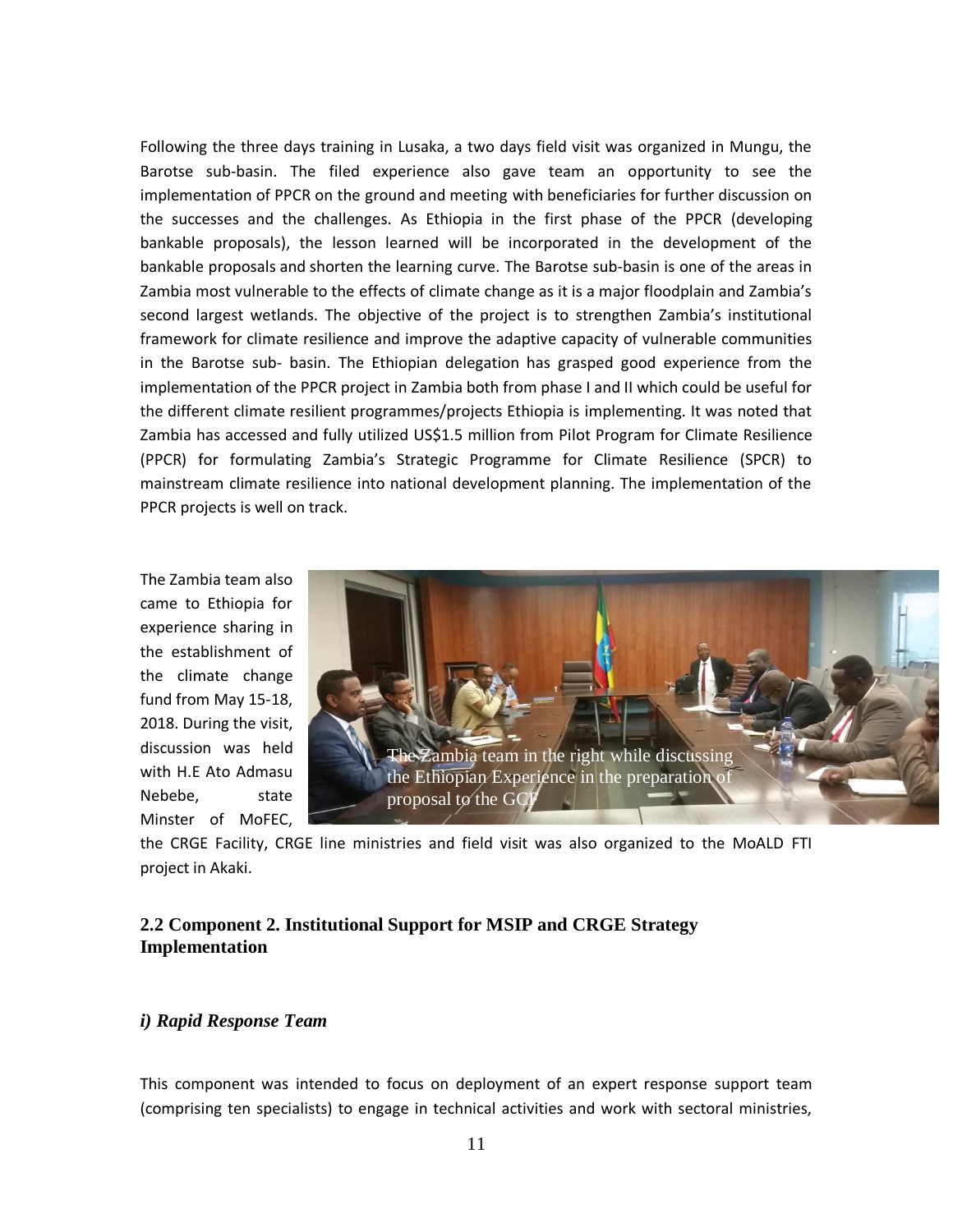resource mobilization outreach, and portfolio tracking system management. ToR for all the RRT prepared, no-objection from the world bank received; Sector Ministries were delegated to undertake the recruitment process as per the leading role. However, out of the tem rapid response, only two specialists were recruited by the then Ministry of Livestock and Fisheries. These two specialists prepared a draft MSIP concept note on Improving Dairy Value Chain Efficiency (See Annex C for the full concept note) and supported the Ministry in the roll out of the capacity building training. The ten specialists were supposed to provide technical support, including preparation of investment proposals/ projects for climate resilience in MSIP sectors, and enhancing existing projects and programs to deliver on climate resilience objectives in GTP-2 and the Climate Resilient Green Economy (CRGE) Strategy, among others.

However, the MSIP line ministries could not hire the consultants due to procurement delays and limited project period to undertake all the procurement requirement of hiring consultants. Hence, MoFEC in collaboration with the MSIP line ministries developed alternative modalities and used the budget for this component for the roll out of capacity building training in collaboration with MSIP line ministries on the three training topics agreed in the project document including disaster risk management, climate smart planning and vulnerability analysis involving federal regional and Woreda level pertinent participants.

#### *ii) Resource Mobilization Outreach*

The purpose of this outreach effort was to raise interest among partners, domestic and international investors, foundations, and donors; and build their support for MSIP implementation. However, this activity/purpose was not carried out and the budget is used for the roll out of capacity building training in collaboration with MSIP line ministries.

### *iii) Portfolio Tracking System (PTS)*

The purpose of the PTS was to capitalize on the existing CRGE registry system and finance the establishment of a portfolio tracking system to track investment and other actions to improve climate resilience. This specific activity also includes the procurement of printer, laptops and photocopy Machine. However, this activity/purpose was not carried out except the procurement of five printers and eight photocopy machine and the remaining budget is used for the roll out of capacity building training in collaboration with MSIP line ministries

#### <span id="page-11-0"></span>**3. Financial Status of the project**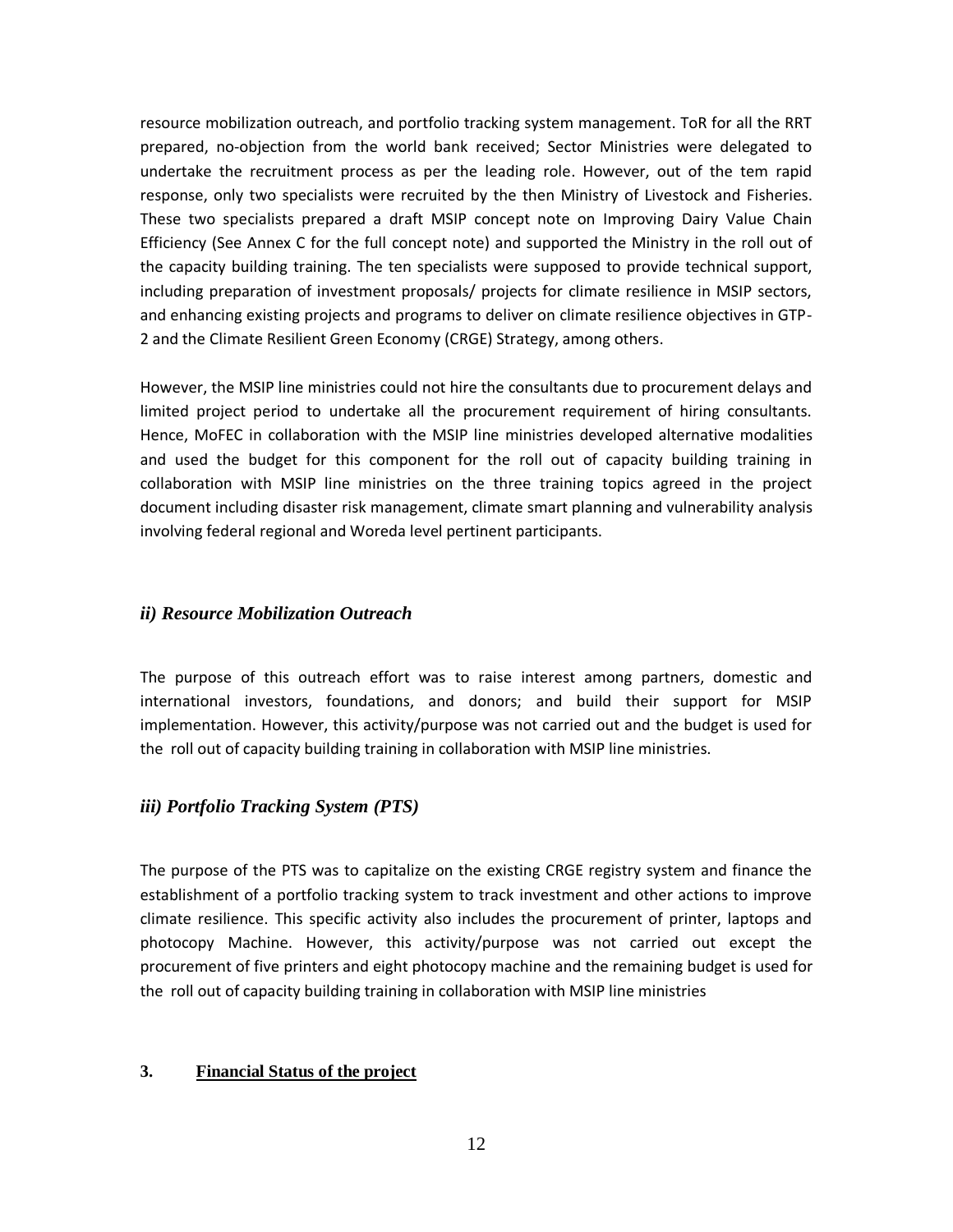Out of the total project budget of USD 1.5 million, the World Bank has disbursed \$499,571 or 11,385,373 ETB which is one third of the total recipient executed trust fund) to the project dedicated account in MoFEC on April 4, 2017, of which the MoFEC has spent 7,523,022 ETB. Further, MoFEC has prepared and shared the Interim Financial report from 21 October 2016 to 30 April 2018 to the World Bank (See Annex 2 for the IFR report). As the project was closed by 30 April 2018, audit fee cannot be paid from the project proceeds. Hence, MoFEC has decided to undertake Audit from its own budget and will share the Audit report to the World Bank when it is completed.

## <span id="page-12-0"></span>**4. Challenges**

The main challenges faced by both the CRGE Facility and the implementing MSIP line ministries during the reporting period were:

- Weak follow up from some MSIP line ministries;
- **■** Long procurement process and difficulty to the short time span for implementation;
- Inability to be granted no cost extension

### <span id="page-12-1"></span>**5. Lessons Learned and Recommendations**

Capturing experiences and lessons from all the planned project interventions was one of the integral components of this project and accordingly the CRGE Facility team throughout the project implementation made conscious efforts to document the experiences, lessons and recommendations in close collaboration with MSIP line ministries and project beneficiaries. The following include some of the key lessons:

- The benefits of working with federal and regional government institutions for greater ownership and smoothly running project and meeting expected results;
- We learned that involving experts form CRGE relevant sectors and MSIP for the capacity building trainings has increased their understanding of resilience building and enhance spirit of partnership;
- The added values of the experience sharing visits to similar countries implementing the PPCR in shortening the learning curve and addressing the challenges in resilience building;
- The timeframe for completion of the planned project intervention is not sufficient and no cost extension should be granted;
- One of the key challenge in the implementation of the project is undertaking the recruitment of 16 consultants and procurement of goods within 18 months of the project implementation. Hence, it is being emphasized that the implication of this issue should be looked at during the design phase of similar projects;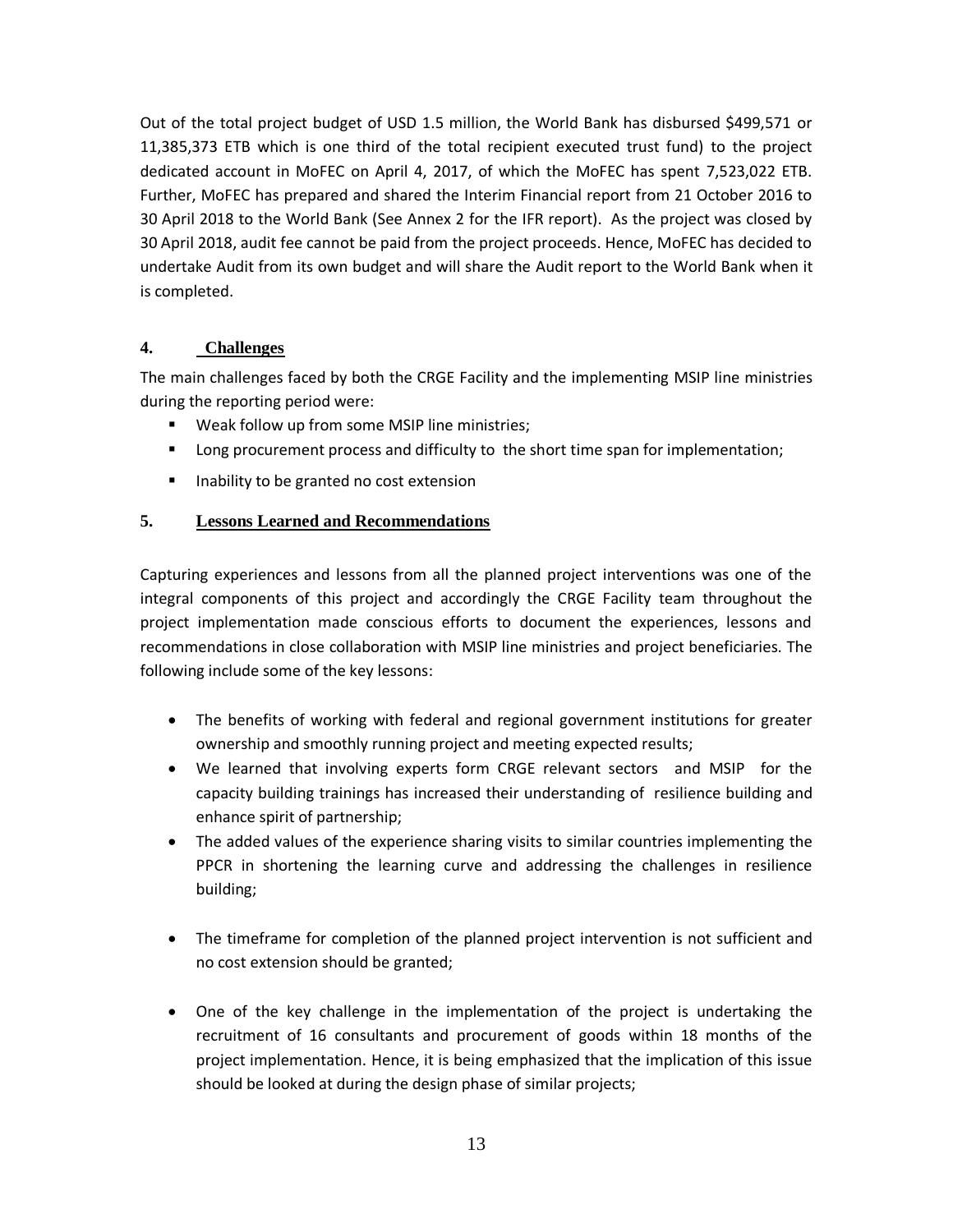## **6. ANNEX 1. RESULTS FRAMEWORK AND KEY OUTPUTS (please refer to Annex I of the MSIP Project Paper)**

#### **A. RESULTS INDICATORS**

**A.1. PDO Indicators**

**Project Development Objective:** 

<span id="page-13-0"></span>

| <b>Indicator name</b>                                                                                           | <b>Unit of Measure</b> | <b>Baseline</b> | <b>Target</b> | <b>Actual Achieved at Completion</b> |  |  |  |  |  |
|-----------------------------------------------------------------------------------------------------------------|------------------------|-----------------|---------------|--------------------------------------|--|--|--|--|--|
| 1. Multi-sector investment plan prepared (Yes/No)                                                               |                        | <u>Yes</u>      | <u>Yes</u>    | Yes                                  |  |  |  |  |  |
| Comments (achievements against targets):                                                                        |                        |                 |               |                                      |  |  |  |  |  |
| 2. Government institutions provided with<br>Capacity building support to improve climate<br>Resilience (Number) | No                     | 0.00            | 5.00          | 5.00                                 |  |  |  |  |  |
| Comments (achievements against targets):                                                                        |                        |                 |               |                                      |  |  |  |  |  |
| 3. Direct project beneficiaries (Number) -<br>(Core)                                                            |                        | 280.00          | 280.00        | 1262 (187 Female and 1078 male)      |  |  |  |  |  |
| A. Female beneficiaries (Percentage -Sub-Type:<br>Supplemental) - (Core)                                        | No                     | 10              | 10            | 14 %                                 |  |  |  |  |  |
| <b>Comments (achievements against targets):</b>                                                                 |                        |                 |               |                                      |  |  |  |  |  |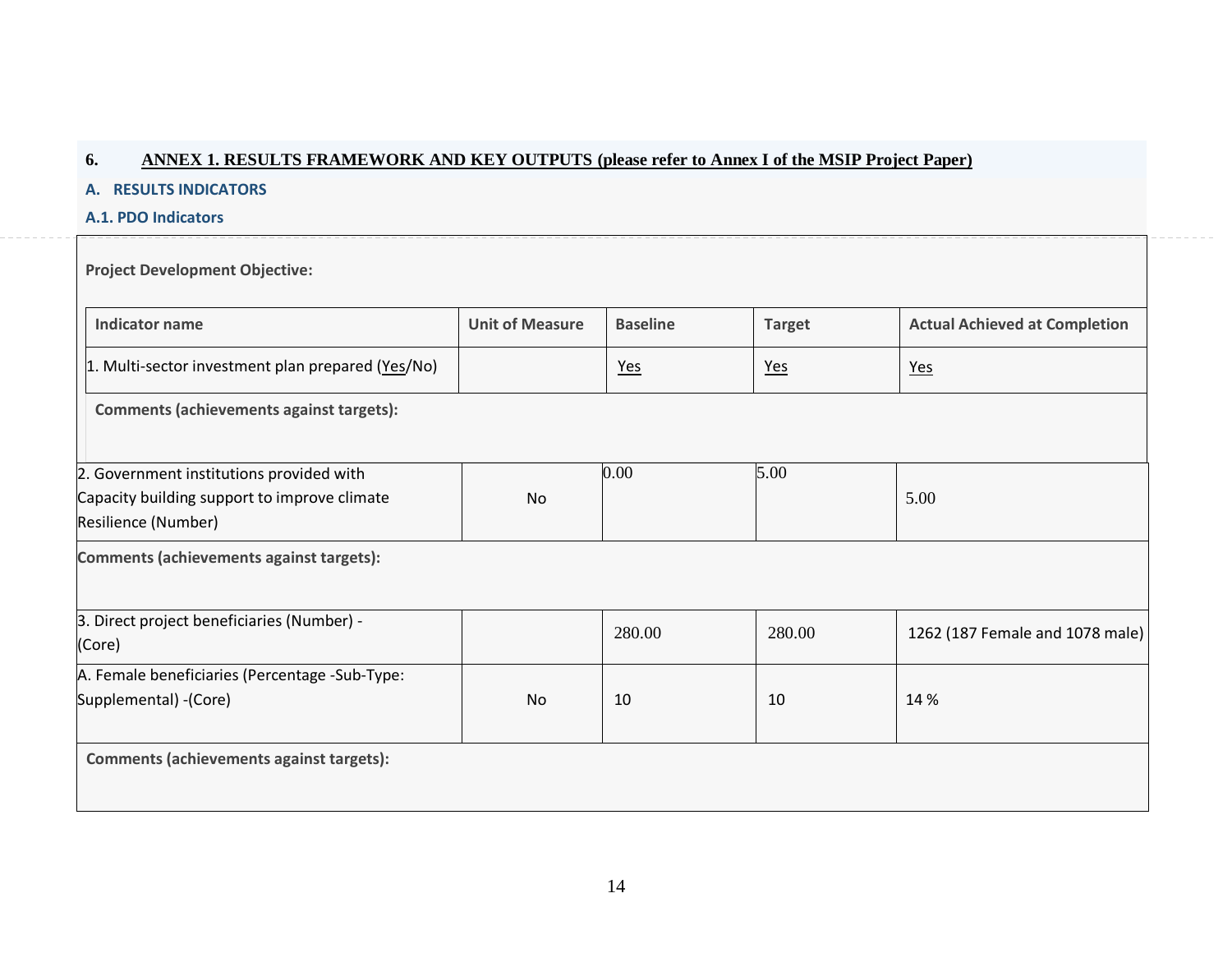# **A.2. Intermediate Results Indicators**

| <b>Indicator name</b>                                                               | <b>Unit of Measure</b> | <b>Baseline</b> | <b>Target</b>  | <b>Actual Achieved at Completion</b> |  |  |  |  |  |
|-------------------------------------------------------------------------------------|------------------------|-----------------|----------------|--------------------------------------|--|--|--|--|--|
| 4. Key analytics and dialogues supported<br>(Number)                                | No                     | $\mathbf 0$     | 6              | $\mathbf 0$                          |  |  |  |  |  |
| Comments (achievements against targets):                                            |                        |                 |                |                                      |  |  |  |  |  |
| 5. Experts trained on topics related to climate<br>resilience (Number)              | No                     | $\mathbf{0}$    | 150            | 1262                                 |  |  |  |  |  |
| A. Female experts (Percentage - Sub-Type:<br>Supplemental)                          | No                     | $\mathbf 0$     | 10             | 14                                   |  |  |  |  |  |
| <b>Comments (achievements against targets):</b>                                     |                        |                 |                |                                      |  |  |  |  |  |
| 6. Technical consultants recruited and successfully<br>delivered their ToR (Number) | <b>No</b>              | $\mathbf{0}$    | 10             | $\overline{2}$                       |  |  |  |  |  |
| <b>Comments (achievements against targets):</b>                                     |                        |                 |                |                                      |  |  |  |  |  |
| 7. Resource mobilization outreach events<br>Held (Number)                           |                        | $\mathbf{0}$    | $\overline{4}$ | 0                                    |  |  |  |  |  |
| Comments (achievements against targets):                                            |                        |                 |                |                                      |  |  |  |  |  |
| 8. Portfolio tracking system improved and<br>Maintained (Yes/No)                    | No                     | no              | yes            | no                                   |  |  |  |  |  |
| Comments (achievements against targets):                                            |                        |                 |                |                                      |  |  |  |  |  |